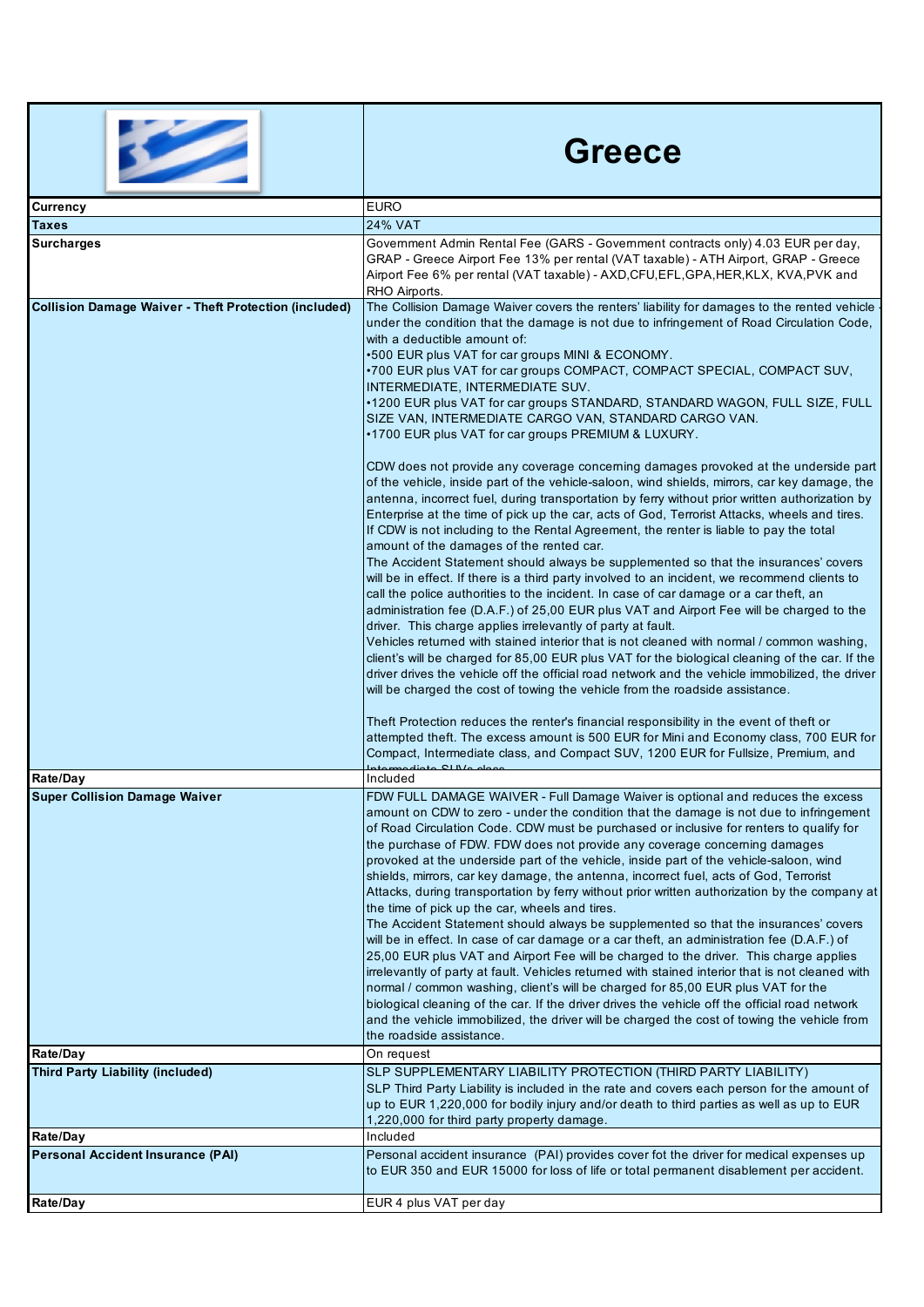| Tire & Windshield Protection (TWP) | N/A                                                                                                                                                                                                                                                                                                                                                                                                                                                                                                                                                                                                                                                                                                                                                                                                                                                                                                                                                                                                                                                                                                                                                                                                    |
|------------------------------------|--------------------------------------------------------------------------------------------------------------------------------------------------------------------------------------------------------------------------------------------------------------------------------------------------------------------------------------------------------------------------------------------------------------------------------------------------------------------------------------------------------------------------------------------------------------------------------------------------------------------------------------------------------------------------------------------------------------------------------------------------------------------------------------------------------------------------------------------------------------------------------------------------------------------------------------------------------------------------------------------------------------------------------------------------------------------------------------------------------------------------------------------------------------------------------------------------------|
| Rate/Day                           | N/A                                                                                                                                                                                                                                                                                                                                                                                                                                                                                                                                                                                                                                                                                                                                                                                                                                                                                                                                                                                                                                                                                                                                                                                                    |
| <b>Theft protection</b>            | THEFT PROTECTION (TP): Covers the rented vehicle against total or partial theft with a<br>deductible amount of:<br>.500 Euros plus TAX and surcharges for car groups MINI & ECONOMY.                                                                                                                                                                                                                                                                                                                                                                                                                                                                                                                                                                                                                                                                                                                                                                                                                                                                                                                                                                                                                   |
|                                    | •700 Euros plus TAX and surcharges for car groups COMPACT, COMPACT SUV,<br>INTERMEDIATE, INTERMEDIATE SUV.                                                                                                                                                                                                                                                                                                                                                                                                                                                                                                                                                                                                                                                                                                                                                                                                                                                                                                                                                                                                                                                                                             |
|                                    | •1200 Euros plus TAX and surcharges for car groups STANDARD, STANDARD WAGON,<br>FULL SIZE, FULL SIZE VAN, INTERMEDIATE CARGO VAN, STANDARD CARGO VAN.                                                                                                                                                                                                                                                                                                                                                                                                                                                                                                                                                                                                                                                                                                                                                                                                                                                                                                                                                                                                                                                  |
|                                    | .1700 Euros plus TAX and surcharges for car groups PREMIUM & LUXURY.<br>Attempted theft of the vehicle, car key loss, theft of the personal belongings that were in<br>the vehicle, acts of God and Terrorist Attacks are not covered by any insurance.                                                                                                                                                                                                                                                                                                                                                                                                                                                                                                                                                                                                                                                                                                                                                                                                                                                                                                                                                |
|                                    | The car key and the Police Document of vehicle theft that reported by the driver of the car,<br>should always be presented so that the insurances' covers will be in effect.<br>If TW is not including to the Rental Agreement, the renter is liable to pay the value of the<br>rented car.                                                                                                                                                                                                                                                                                                                                                                                                                                                                                                                                                                                                                                                                                                                                                                                                                                                                                                            |
| Rate/Day                           | Included                                                                                                                                                                                                                                                                                                                                                                                                                                                                                                                                                                                                                                                                                                                                                                                                                                                                                                                                                                                                                                                                                                                                                                                               |
| Theft protection 2                 | Full Theft Waiver eliminates the excess amount on Theft Protection. The purchase of Theft<br>Protection is required to purchase Full Theft Waiver. An administration fee of 25 EUR plus<br>VAT will be charged to the driver at the end of the rental in case of vehicle theft.                                                                                                                                                                                                                                                                                                                                                                                                                                                                                                                                                                                                                                                                                                                                                                                                                                                                                                                        |
| Rate/Day                           | TBA                                                                                                                                                                                                                                                                                                                                                                                                                                                                                                                                                                                                                                                                                                                                                                                                                                                                                                                                                                                                                                                                                                                                                                                                    |
| <b>Roadside Assistance</b>         | Roadside Assistance is Free of charge and available 24/7. Contact phone number of the<br>road assistance indicated to the signed R.A. and/or provided by the rental agent at the<br>time of pickup the car. It is recommended to contact the branch directly in the event of<br>required roadside assistance. If the driver drives the vehicle off the official road network<br>and the vehicle immobilized, the driver will be charged the cost of towing the vehicle from<br>the roadside assistance.                                                                                                                                                                                                                                                                                                                                                                                                                                                                                                                                                                                                                                                                                                |
| <b>Surcharges</b>                  | N/A                                                                                                                                                                                                                                                                                                                                                                                                                                                                                                                                                                                                                                                                                                                                                                                                                                                                                                                                                                                                                                                                                                                                                                                                    |
| <b>Renter Requirement</b>          | Valid International or EU Driving License held for at least 12 months, ID Card or Passport<br>is required.<br>National driving license must be presented along the international driving license.<br>For Greek residents a passport is not mandatory however ID Cards are required.                                                                                                                                                                                                                                                                                                                                                                                                                                                                                                                                                                                                                                                                                                                                                                                                                                                                                                                    |
| Age Requirements                   | Minimum rental age is 21 for all car groups. For car groups Compact (CDMR, CDAR,<br>CXMR, CFMN), Intermediate (ICMR, IDMR, IFMR) Fullsize (FVMR) and Premium (PDMR) a<br>young drivers fee of 18.60 EUR per day applies for drivers aged 21-22. The young driver<br>fee does not apply for car groups Mini (MDMR) Economy (EDMR, EDAR) and Compact 2-4<br>door (CCMR). The maximum rental age is 75.                                                                                                                                                                                                                                                                                                                                                                                                                                                                                                                                                                                                                                                                                                                                                                                                   |
| <b>Payment Policy</b>              | ACCEPTED METHODS OF PAYMENT: VISA & MASTERCARD cards are accepted. AMEX<br>is accepted at all branches except of the following: PARGA, CORFU DOWNTOWN,<br>CORFU ACHARAVI, CORFU HOTELS, MILOS, ZAKYNTHOS, CHANIA DOWNTOWN,<br>RETHYMNO, SAMOS, LESVOS/MYTILINI, KOS, KAVALA, THASSOS.<br>Debit cards, prepay cards and UNIONPAY are accepted as forms of payment of the rental<br>or to purchase additional products. UNIONPAY is not accepted to Halkidiki, Kos, Milos,<br>Mytilene/Lesvos, Patra, Milos, Santorini, Ioannina, Kavala, Thassos, Volos, Skiathos,<br>Skopelos, Alonisos and Zakynthos.<br>The deposit amount must be taken on a valid credit card. Please enquire at the local<br>branch for details.<br>All cards presented must be in the renter's name. A security deposit will be blocked to the<br>credit card plus the estimated cost of the rental will be charged at the time of pickup. The<br>deposit that will be blocked on the credit card will be released by the cardholder's bank,<br>upon its notification after vehicle return. The car categories Mini, Economy, Compact and<br>Intermediate require a deposit of 290€, Standard, Full-size vehicles and Cargo Vans |
| Deposit                            | require a deposit of 390€ and Premium and Luxury vehicles require a 1000€ deposit.<br>Mini, Economy, Compact, Intermediate EUR 290. Standard, Fullsize, Cargo Vans EUR                                                                                                                                                                                                                                                                                                                                                                                                                                                                                                                                                                                                                                                                                                                                                                                                                                                                                                                                                                                                                                 |
|                                    | 390. Premium and Luxury EUR 1000.                                                                                                                                                                                                                                                                                                                                                                                                                                                                                                                                                                                                                                                                                                                                                                                                                                                                                                                                                                                                                                                                                                                                                                      |
| <b>Additional Driver</b>           | Additional driver charge is 3.72 EUR per day inclusive of VAT per driver with a maximum 2<br>additional drivers. An International Driving Permit is required. Rental conditions apply to all<br>additional drivers.                                                                                                                                                                                                                                                                                                                                                                                                                                                                                                                                                                                                                                                                                                                                                                                                                                                                                                                                                                                    |
| Rate/Day                           | EUR 3,72 per day incl. VAT per driver. Max 2 addittional drivers.                                                                                                                                                                                                                                                                                                                                                                                                                                                                                                                                                                                                                                                                                                                                                                                                                                                                                                                                                                                                                                                                                                                                      |
| <b>Infant Seat</b>                 | 0 to 15 months or 0 to 13 kgs. Infant seats are 3.72 EUR per day. Maximum charge 37.20<br>EUR. All fees quoted include VAT.                                                                                                                                                                                                                                                                                                                                                                                                                                                                                                                                                                                                                                                                                                                                                                                                                                                                                                                                                                                                                                                                            |
| Rate/Day                           | See above                                                                                                                                                                                                                                                                                                                                                                                                                                                                                                                                                                                                                                                                                                                                                                                                                                                                                                                                                                                                                                                                                                                                                                                              |
| <b>Child Safety Seat</b>           | Up to 4 years or up to 18 kgs. Toddler seats are 3.72 EUR per day. Maximum charge<br>37.20 EUR. All fees quoted include VAT.                                                                                                                                                                                                                                                                                                                                                                                                                                                                                                                                                                                                                                                                                                                                                                                                                                                                                                                                                                                                                                                                           |
| Rate/Day                           | See above                                                                                                                                                                                                                                                                                                                                                                                                                                                                                                                                                                                                                                                                                                                                                                                                                                                                                                                                                                                                                                                                                                                                                                                              |